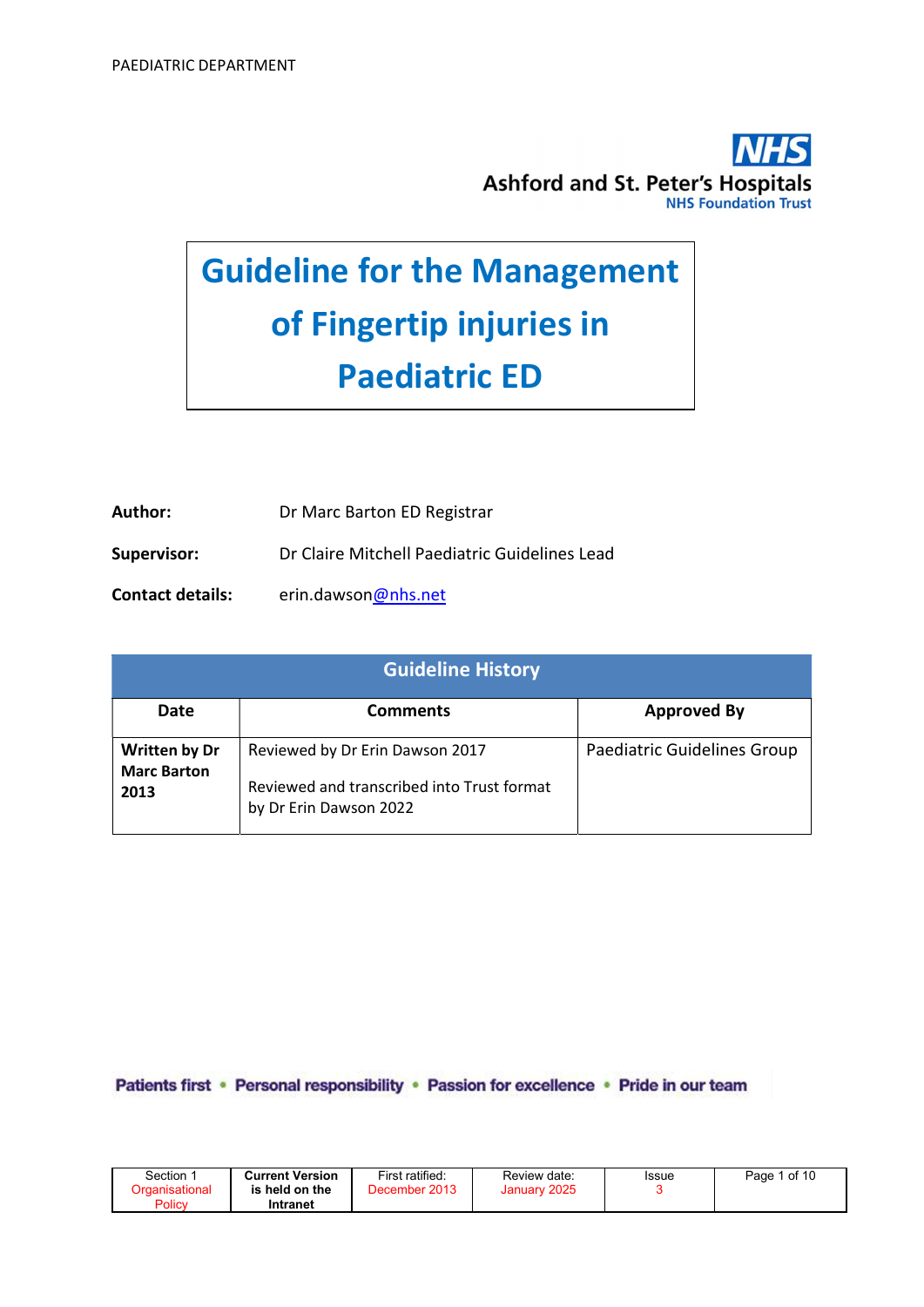## **Contents**

Page

- 1. Guideline
	- a. Introduction

b.

- 2. Supporting References
- 3. Supporting Trust Guidelines
- 4. Guideline Governance
	- a. Scope
	- b. Purpose
	- c. Duties and Responsibilities
	- d. Approval and Ratification
	- e. Dissemination and Implementation
	- f. Review and Revision Arrangements
	- g. Equality Impact Assessment
	- h. Document Checklist
- 5. Appendices

| Section $\, \dot{} \,$ | <b>Current Version</b> | First ratified: | Review date: | Issue | Page 2 of 10 |
|------------------------|------------------------|-----------------|--------------|-------|--------------|
| Organisational         | is held on the         | December 2013   | January 2025 |       |              |
| Policy                 | Intranet               |                 |              |       |              |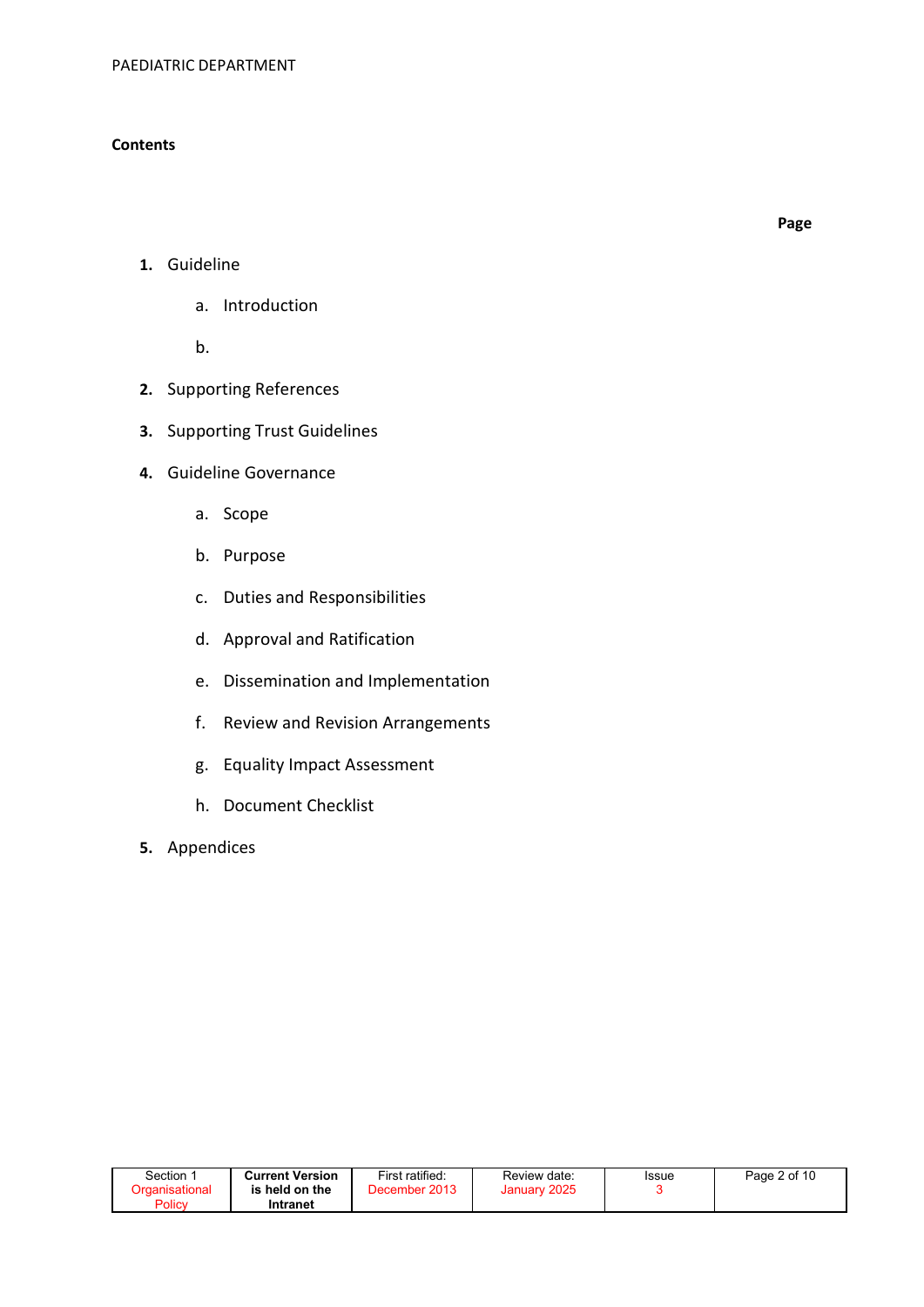# Guideline for the management of Fingertip injuries in Paediatric ED

## **Introduction**

Fingertip injuries are common in children, usually crush injuries from getting them trapped in doors or hinges. Younger children will often need a general anaesthetic to have the injury repaired, and this guideline aids the management and appropriate referral of such injuries.

## MANAGEMENT OF FINGERTIP INJURIES

Fingertip injuries occur very commonly in the Paediatric ED setting. Fingers trapped in doors or hinges being the most common cause.

A fingertip injury is defined as any soft tissue, nail or bony injury distal to the dorsal and volar skin crease at the distal interphalangeal joint.

## Anatomical considerations:

The fingertip is divided into 3 anatomical parts. An understanding of this will help description of injuries when referral to Plastics at distal sites is necessary:

- 1. The pulp: dense fibrous layer under the epidermis of the entire fingertip. This helps to support the distal phalanx.
- 2. The nail: protective plate over the nailbed
- 3. Distal phalangeal bone: intergral supporting structure of the fingertip



Figure 1. Anatomy of fingertip.

| Section        | <b>Current Version</b> | First ratified: | Review date:                 | Issue | Page 3 of 10 |
|----------------|------------------------|-----------------|------------------------------|-------|--------------|
| Drɑanisational | is held on the         | December 2013   | 2025<br>January <sup>*</sup> |       |              |
| Policy         | Intranet               |                 |                              |       |              |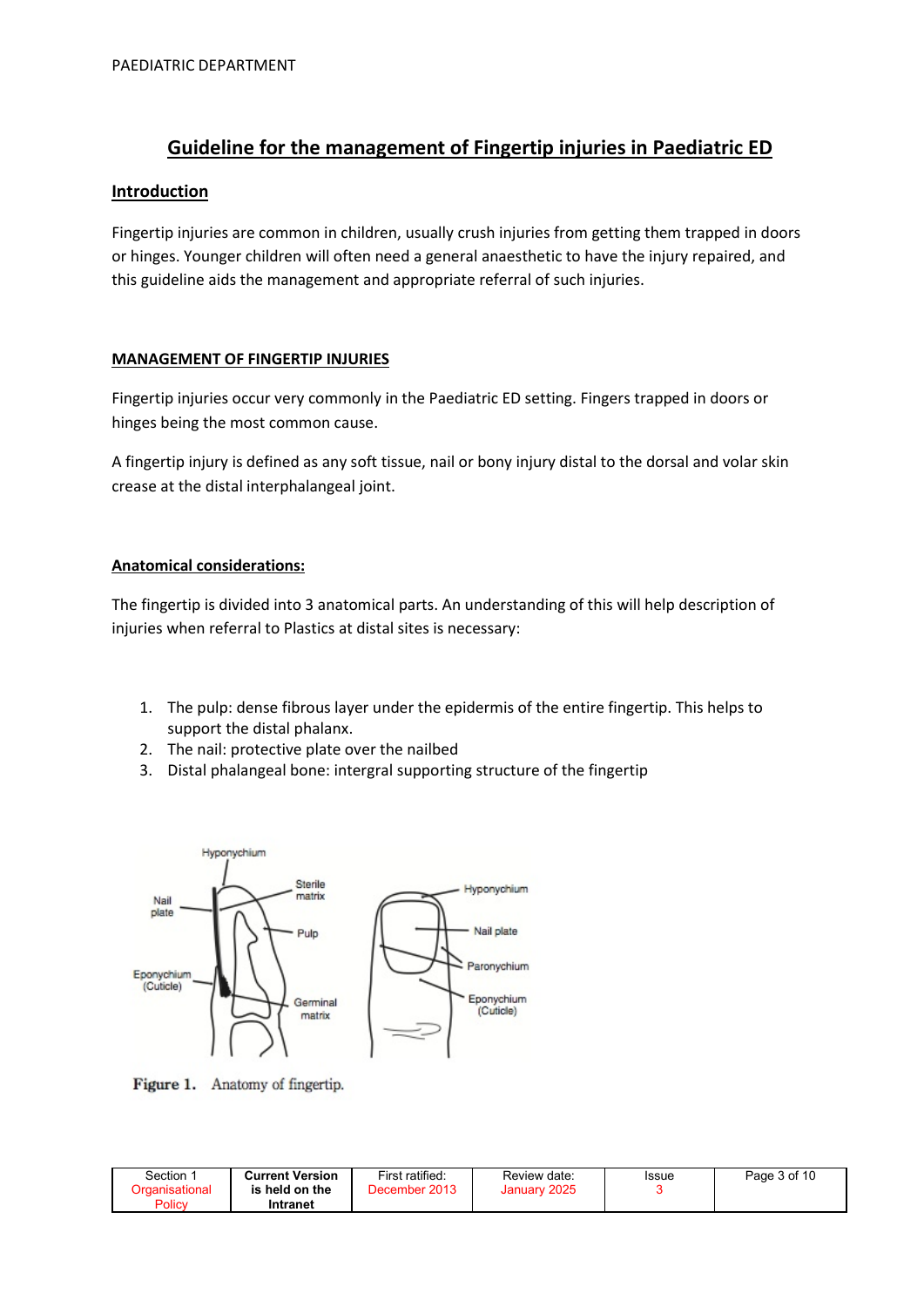## Assessment of the injury:

The following key history points should be obtained and recorded as part of the assessment:

- Mechanism of injury
- Hand dominance
- Length of time since injury
- Ischaemic time if fingertip amputation has occurred
- Tetanus status

The fingertip should be examined for the following:

- The size and location of any pulp defect
- Presence and extent of any nail bed injury
- Presence of nail avulsion
- Presence of subungal haematoma
- Presence of exposed bone

## Investigations:

All fingertip injuries should be X-rayed to look for underlying fractures, foreign bodies and to assess bone loss in the case of amputations.

## Management:

#### 1. Analgesia

A child with a fingertip injury is likely to be distressed and in considerable pain. Give prompt simple analgesia (paracetamol and ibuprofen). In severe cases consider using the departmental protocol for intranasal diamorphine/fentanyl and/or inserting a ring block. In younger children where a ring block in impractical dripping 1% lidocaine onto lacerations or nailbed injuries can be helpful.

## 2. Pulp avulsion injuries

Achieving haemostasis is a priority and can be difficult due to the vascularity of the pulp. Irrigate and elevate the digit and apply a pressure dressing. Significant avulsions should be discussed with the Plastic surgeon on-call at Wexham Park Hospital.

## 3. Nail avulsion and nailbed lacerations

It is uncommon for nail avulsion to occur without a co-existing nailbed laceration and all nail avulsions should be carefully assessed for this. The area should be irrigated and dressed. If the nail is intact it can be splinted onto the nail fold to provide temporary protection. Nailbed lacerations should be repaired to avoid subsequent abnormal nail growth, therefore all nailbed lacerations should be referred to the Plastic surgeon on-call at Queen Victoria Hospital, East Grinstead, or SGH.

| Section $\, \dot{} \,$ | <b>Current Version</b>     | First ratified: | Review date: | Issue | Page 4 of 10 |
|------------------------|----------------------------|-----------------|--------------|-------|--------------|
| Policy                 | is held on the<br>Intranet | December 2013   | January 2025 |       |              |
|                        |                            |                 |              |       |              |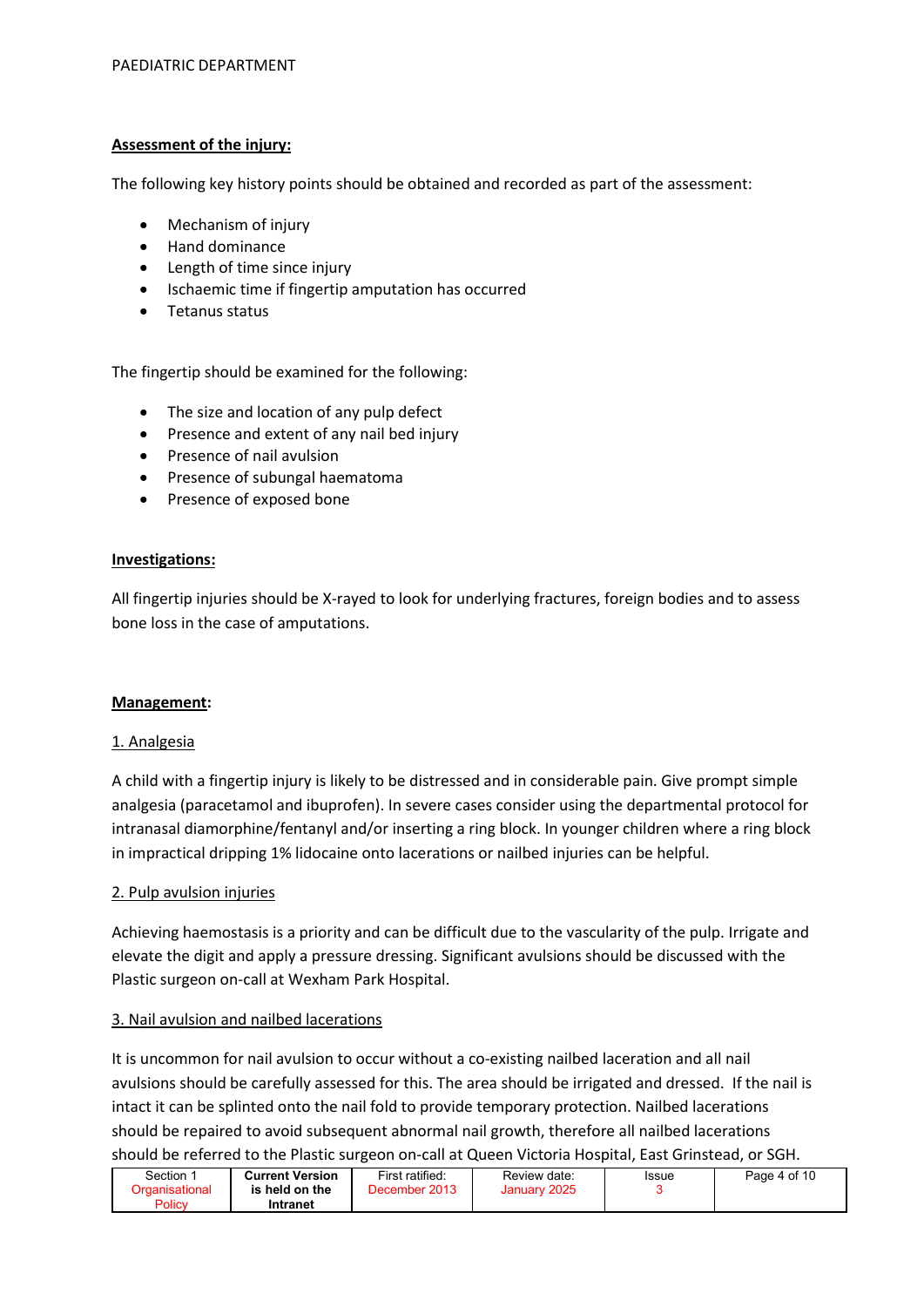## 4. Subungal haematomas

A subungal haematoma occurs when there has been bleeding underneath the nail. These injuries should be managed according to the level of pain experienced by the child. Children experiencing mild pain can be managed conservatively with oral analgesia and splinting. Moderate to severe pain should be treated with trephination. This can be performed by rolling a 21 gauge needle and applying downwards pressure onto the nail until the nail is penetrated and the pressure released. Afterwards the finger should be dressed and healing will generally occur within 5-7 days.

## 5. Amputation

The area should be thoroughly irrigated and dressed. The amputated digit should be wrapped in sterile gauze that has been moistened with 0.9% saline. Place the digit in a sealed watertight bag and then place the bag in ice. The time that the digit was placed on ice should be recorded in the notes. Contact the on-call Plastic surgeon at SGH urgently and prepare for a priority transfer of the child.

## 6. Antibiotics

Often the Plastic surgeons will want the child to receive prophylactic antibiotics prior to transfer for the various injuries described above. This should be discussed with them on a case by case basis.

## 7. Tetanus

In cases where there is not adequate tetanus cover, vaccination may be required. In the case of dirty, tetanus prone wounds tetanus immunoglobulin may be required. Please refer to local tetanus guidelines.

## 1. Supporting References

http://trustweb.asph.nhs.uk/docsdata/paed/Guidelines\_Paediatrics/SOP%20Intra nasal%20Analgesia%20Sep%202020.pdf

Fingertip Injuries - StatPearls - NCBI Bookshelf (nih.gov)

## 2. Supporting relevant trust guidelines

None available

| Section        | <b>Current Version</b> | First ratified: | Review date: | Issue | Page 5 of 10 |
|----------------|------------------------|-----------------|--------------|-------|--------------|
| Organisational | is held on the         | December 2013   | January 2025 |       |              |
| Policy         | Intranet               |                 |              |       |              |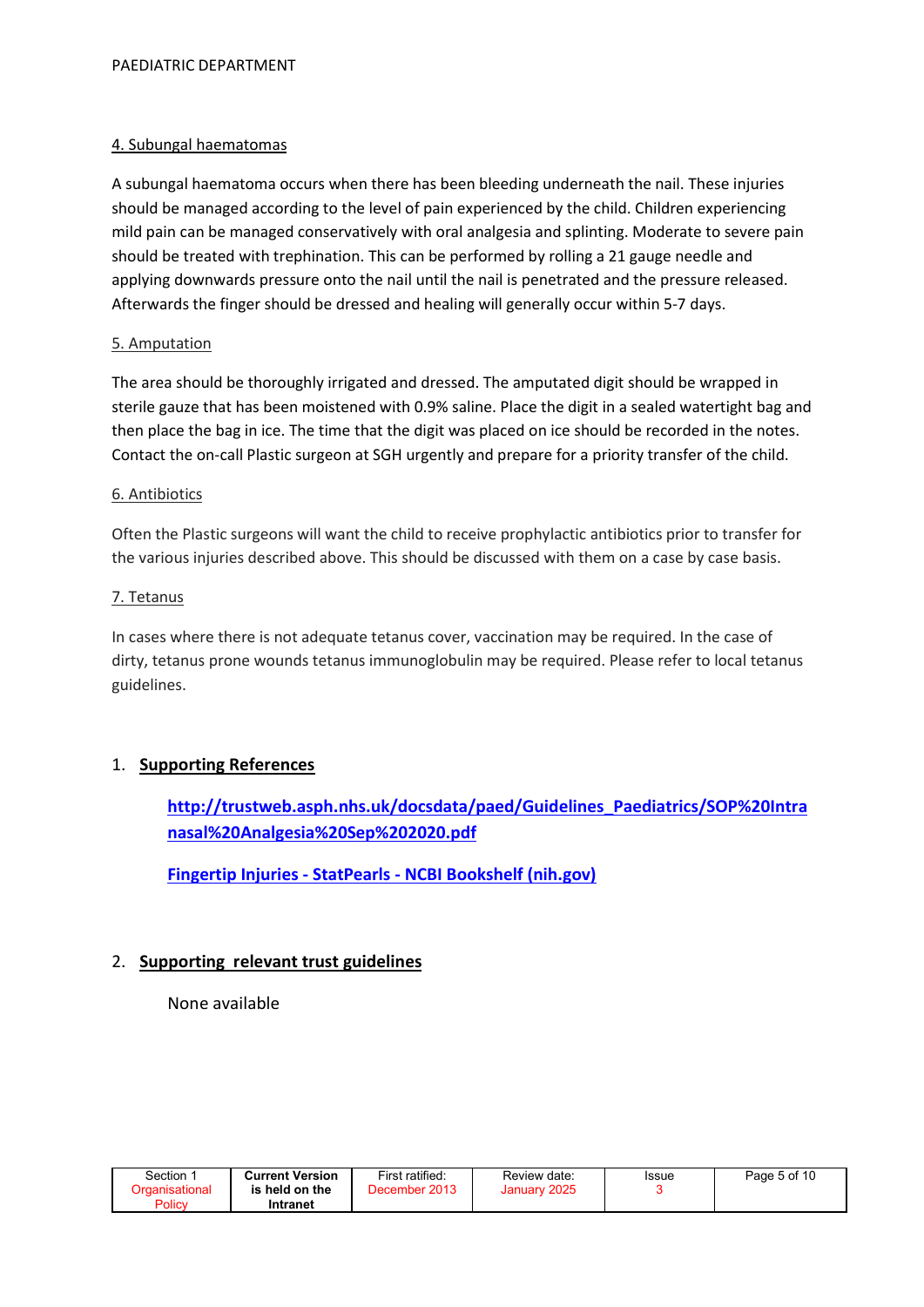## 2. Guideline Governance

## a. Scope

This guideline is relevant to all staff caring for all children from 0-18 years old across the emergency department, inpatient ward and outpatient department.

## b. Purpose

- i. This guidelines aims to facilitate a common approach to the management of children. At times deviation from the guideline may be necessary, this should be documented and is the responsibility of the attending consultant.
- ii. This guideline is subject to regular review to ensure ongoing evidence based practice.

## c. Duties and Responsibilities

All healthcare professionals responsible for the care of all children 0-18years should be aware of practice according to this guideline.

## d. Approval and Ratification

This guideline will be approved and ratified by the Paediatric Guidelines Group.

## e. Dissemination and Implementation

- i. This guideline will be uploaded to the trust intranet 'Paediatric Guidelines' page and thus available for common use.
- ii. This guideline will be shared as part of ongoing education within the Paediatric Department for both medical and nursing staff.
- iii. All members of staff are invited to attend and give comments on the guideline as part of the ratification process.

## f. Review and Revision Arrangements

- a. This policy will be reviewed on a 3 yearly basis by the appropriate persons.
- b. If new information comes to light prior to the review date, an earlier review will be prompted.
- c. Amendments to the document shall be clearly marked on the document control sheet and the updated version uploaded to the intranet. Minor amendments will be ratified through the Paediatric Guidelines Group. A minor amendment would consist of no major change in process, and includes but is not limited to, amendments to documents within the appendices.

| Section        | <b>Current Version</b> | First ratified: | Review date: | Issue | Page 6 of 10 |
|----------------|------------------------|-----------------|--------------|-------|--------------|
| Organisational | is held on the         | December 2013   | January 2025 |       |              |
| Policy         | Intranet               |                 |              |       |              |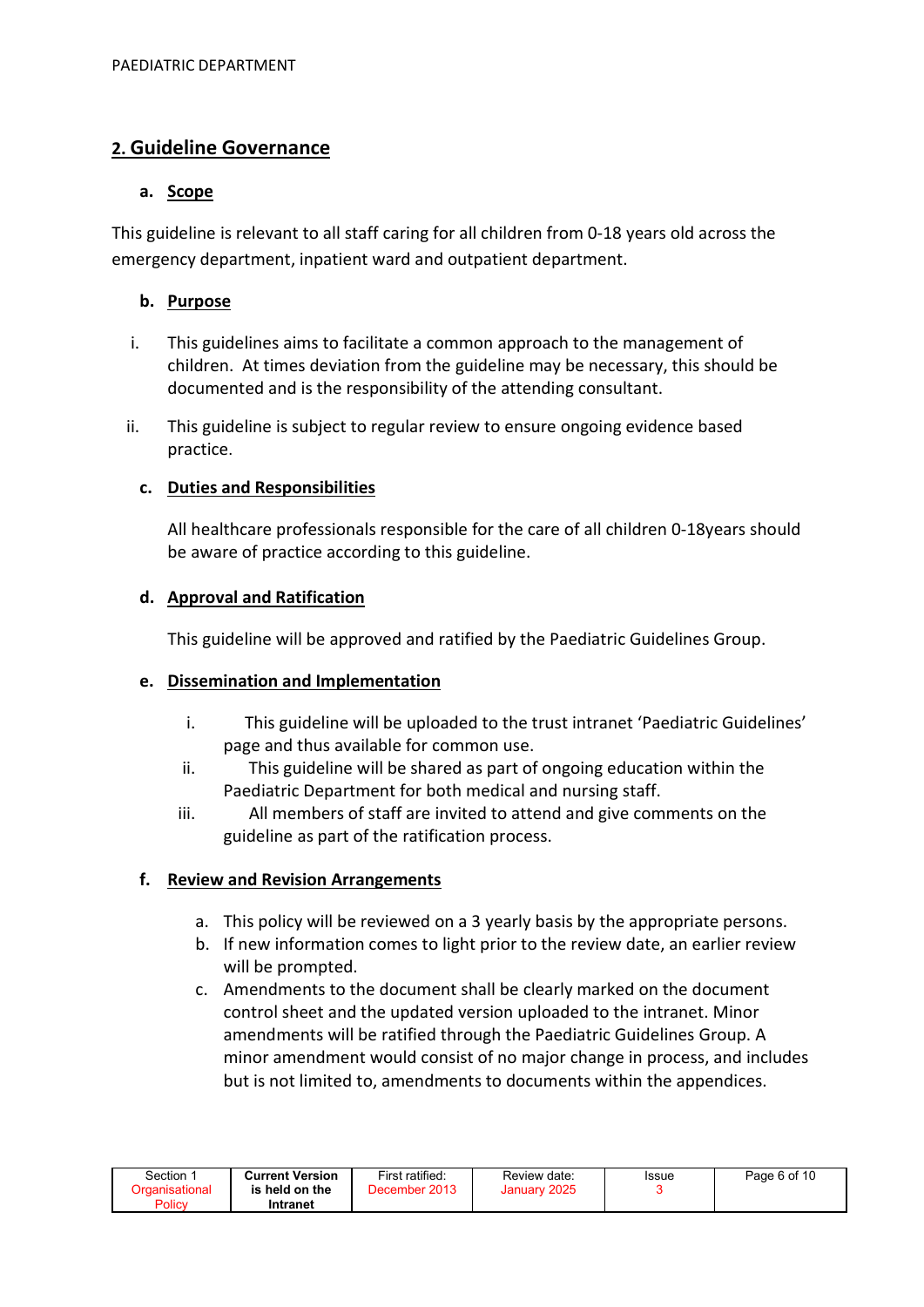## g. Equality Impact Assessment

#### Background

Who was involved in the Equality Impact Assessment

Author and the supervising consultants.

#### Methodology

- A brief account of how the likely effects of the policy was assessed (to include race and ethnic origin, disability, gender, culture, religion or belief, sexual orientation, age)
- The data sources and any other information used
- The consultation that was carried out (who, why and how?)

All groups of staff and patients were taken into consideration and there is no bias towards or against any particular group.

#### Key Findings

- Describe the results of the assessment
- Identify if there is adverse or a potentially adverse impacts for any equalities groups

There is no evidence of discrimination.

## **Conclusion**

• Provide a summary of the overall conclusions

There is no evidence of discrimination.

#### Recommendations

- State recommended changes to the proposed policy as a result of the impact assessment
- Where it has not been possible to amend the policy, provide the detail of any actions that have been identified
- Describe the plans for reviewing the assessment

This guideline is appropriate for use.

| Section ∶<br>⊃rɑanisational | <b>Current Version</b><br>is held on the | First ratified:<br>December 2013 | Review date:<br>January 2025 | Issue | Page 7 of 10 |
|-----------------------------|------------------------------------------|----------------------------------|------------------------------|-------|--------------|
| Policy                      | Intranet                                 |                                  |                              |       |              |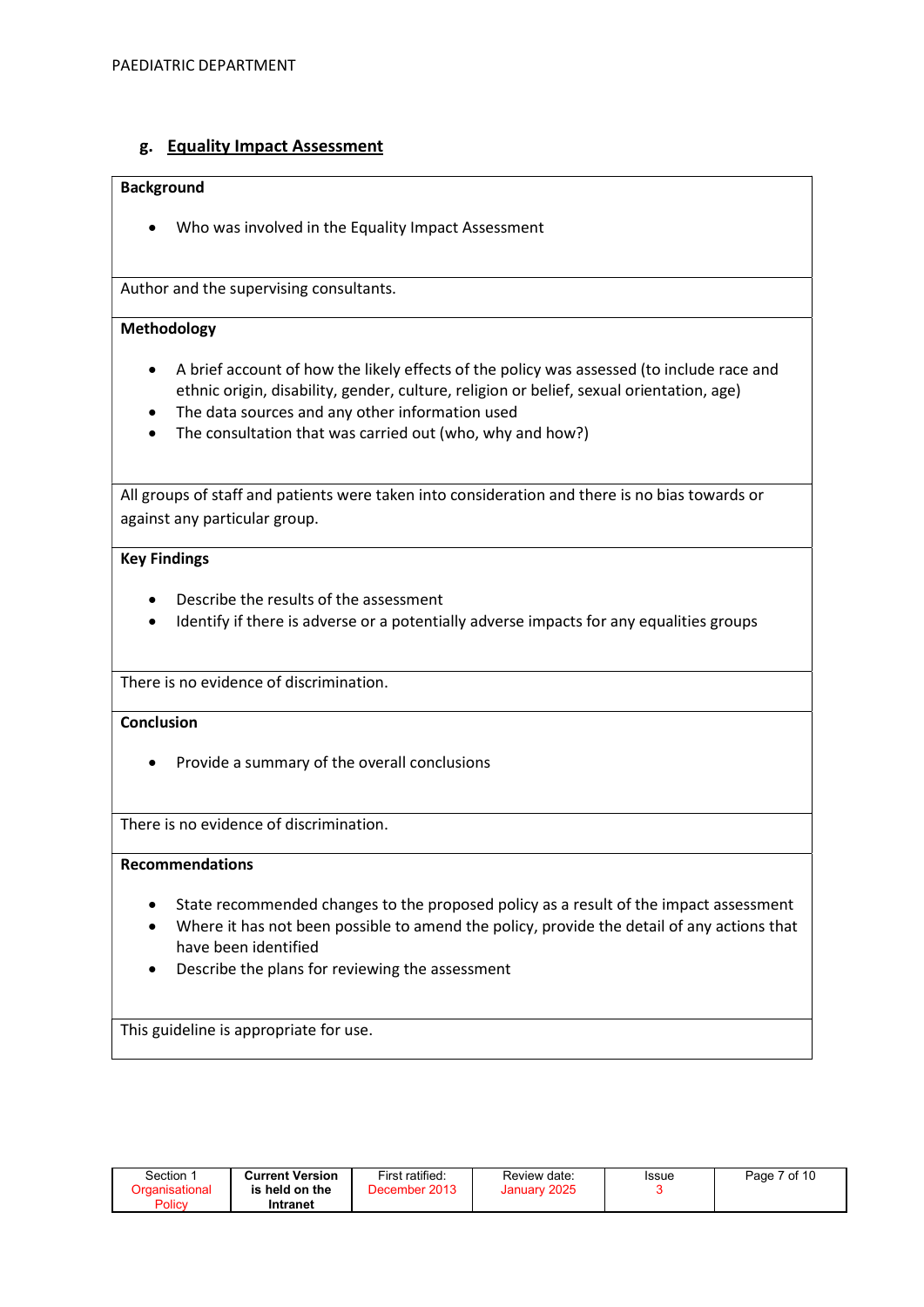## h. Document Checklist

To be completed (electronically) and attached to any document which guides practice when submitted to the appropriate committee for approval or ratification.

## Title of the document: Guideline for the Management of Fingertip Injuries in Paediatric ED

## Policy (document) Author: Dr Erin Dawson

#### Executive Director: N/A

|           |                                                                                   | Yes/No/<br>Unsure/NA | <b>Comments</b> |
|-----------|-----------------------------------------------------------------------------------|----------------------|-----------------|
| <b>1.</b> | <b>Title</b>                                                                      |                      |                 |
|           | Is the title clear and unambiguous?                                               | Yes                  |                 |
|           | Is it clear whether the document is a<br>guideline, policy, protocol or standard? | <b>Yes</b>           |                 |
| 2.        | Scope/Purpose                                                                     |                      |                 |
|           | Is the target population clear and<br>unambiguous?                                | <b>Yes</b>           |                 |
|           | Is the purpose of the document clear?                                             | Yes                  |                 |
|           | Are the intended outcomes described?                                              | <b>Yes</b>           |                 |
|           | Are the statements clear and unambiguous?                                         | Yes                  |                 |
| 3.        | <b>Development Process</b>                                                        |                      |                 |
|           | Is there evidence of engagement with<br>stakeholders and users?                   | Yes                  |                 |
|           | Who was engaged in a review of the<br>document (list committees/ individuals)?    | <b>Yes</b>           |                 |
|           | Has the policy template been followed (i.e. is<br>the format correct)?            | <b>Yes</b>           |                 |
| <u>4.</u> | <b>Evidence Base</b>                                                              |                      |                 |
|           | Is the type of evidence to support the<br>document identified explicitly?         | Yes                  |                 |

| <b>Current Version</b><br>Section 1<br>Organisational<br>is held on the<br>Policy<br>Intranet | First ratified:<br>December 2013 | Review date:<br>January 2025 | <b>Issue</b> | Page 8 of 10 |
|-----------------------------------------------------------------------------------------------|----------------------------------|------------------------------|--------------|--------------|
|-----------------------------------------------------------------------------------------------|----------------------------------|------------------------------|--------------|--------------|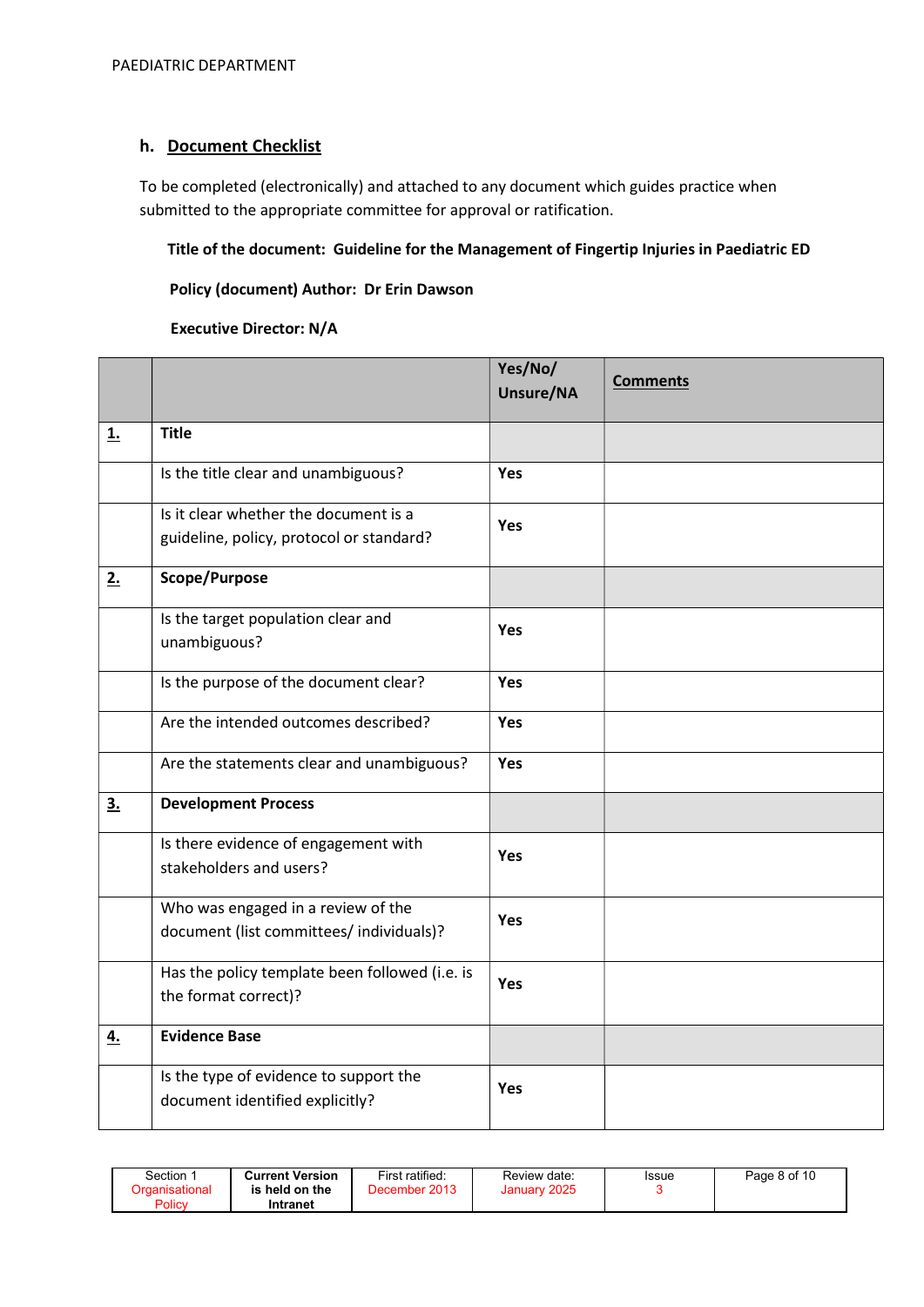|                  |                                                                                                                                  | Yes/No/<br>Unsure/NA | <b>Comments</b> |
|------------------|----------------------------------------------------------------------------------------------------------------------------------|----------------------|-----------------|
|                  | Are local/organisational supporting<br>documents referenced?                                                                     | <b>Yes</b>           |                 |
| 5.               | Approval                                                                                                                         |                      |                 |
|                  | Does the document identify which<br>committee/group will approve/ratify it?                                                      | Yes                  |                 |
|                  | If appropriate, have the joint human<br>resources/staff side committee (or<br>equivalent) approved the document?                 | <b>Yes</b>           |                 |
| 6.               | <b>Dissemination and Implementation</b>                                                                                          |                      |                 |
|                  | Is there an outline/plan to identify how this<br>will be done?                                                                   | <b>Yes</b>           |                 |
|                  | Does the plan include the necessary<br>training/support to ensure compliance?                                                    | <b>Yes</b>           |                 |
| $\overline{z}$ . | <b>Process for Monitoring Compliance</b>                                                                                         |                      |                 |
|                  | Are there measurable standards or KPIs to<br>support monitoring compliance of the<br>document?                                   | <b>Yes</b>           |                 |
| <u>8.</u>        | <b>Review Date</b>                                                                                                               |                      |                 |
|                  | Is the review date identified and is this<br>acceptable?                                                                         | <b>Yes</b>           | 2025            |
| <u>9.</u>        | <b>Overall Responsibility for the Document</b>                                                                                   |                      |                 |
|                  | Is it clear who will be responsible for<br>coordinating the dissemination,<br>implementation and review of the<br>documentation? | <b>Yes</b>           |                 |
| <u>10.</u>       | <b>Equality Impact Assessment (EIA)</b>                                                                                          |                      |                 |
|                  | Has a suitable EIA been completed?                                                                                               | Yes                  |                 |

| Section<br>Organisational<br>Policy | <b>Current Version</b><br>is held on the<br>Intranet | First ratified:<br>December 2013 | Review date:<br>January 2025 | <b>Issue</b> | Page 9 of 10 |
|-------------------------------------|------------------------------------------------------|----------------------------------|------------------------------|--------------|--------------|
|-------------------------------------|------------------------------------------------------|----------------------------------|------------------------------|--------------|--------------|